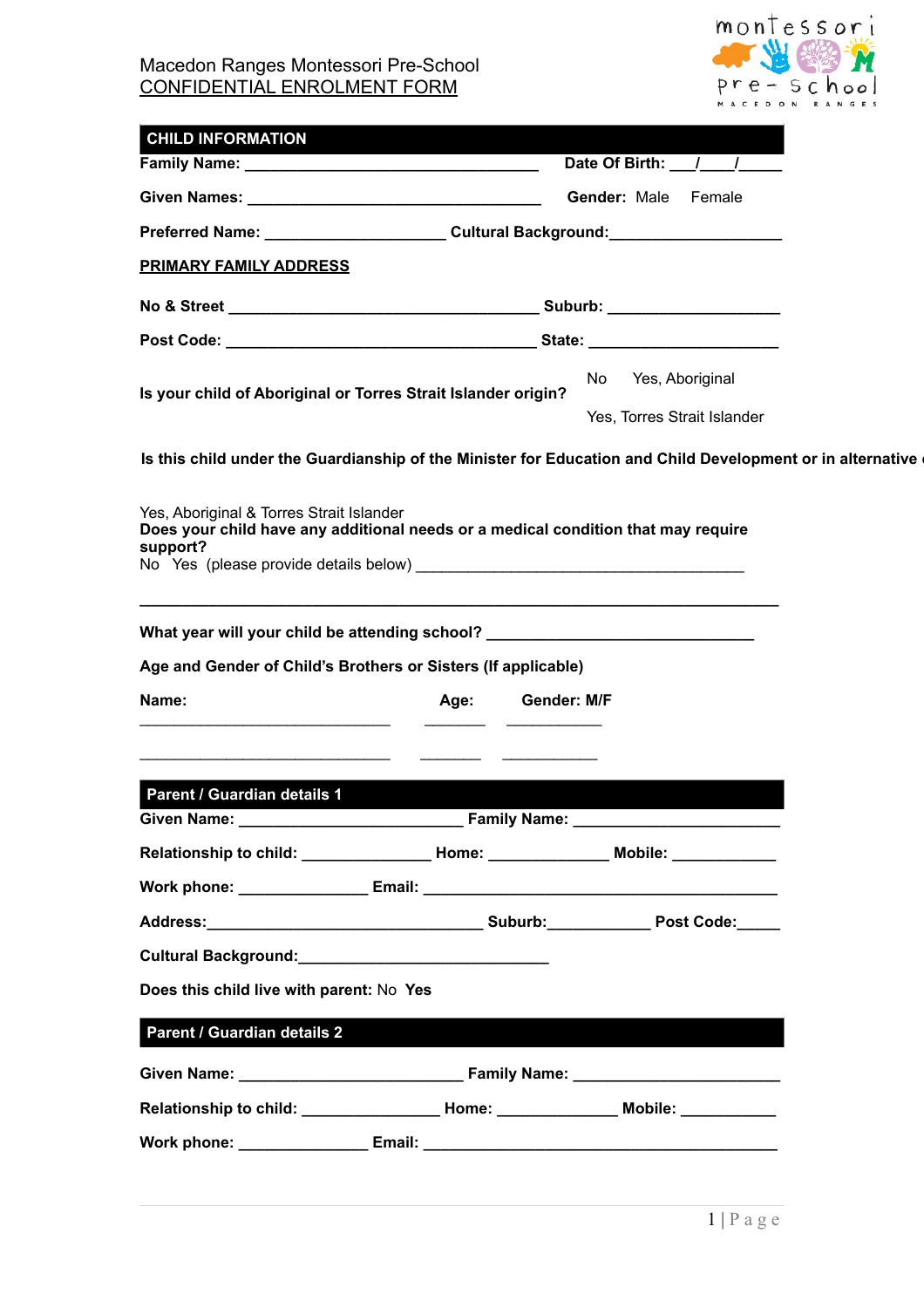

Address: etc. and the subset of the Suburb: the Post Code:

**Cultural Background: \_\_\_\_\_\_\_\_\_\_\_\_\_\_\_\_\_\_\_\_\_\_\_\_\_\_\_\_\_\_\_\_\_\_\_\_\_\_\_\_\_\_\_**

**Does this child live with parent:** No **Yes** 

### **Child's Health Information**

Registered Medical GP / Medical Service Name:

Registered Medical GP / Medical Service Name Address:

Phone Number:

Maternal & Child Health (MCH) Centre & Phone Number:

Medicare No: Expiry Date  $\sim$  / Medicare No:

Private Health Insurance: Member No: Member No:

Ambulance Subscription No: Expiry Date  $\left| \begin{array}{cc} I & I \end{array} \right|$ 

HealthCare Card / Pension No: Expiry Date / /

Is this child attending or has previously attended:

Counsellor / Psychologist Specialist Occupational Therapy Paediatrician

Speech Therapy Dietitian other **\_\_\_\_\_\_\_\_\_\_\_** if yes, please provide

Details: \_\_\_\_\_\_\_\_\_\_\_\_\_\_\_\_\_\_\_\_\_\_\_\_\_\_\_\_\_\_\_\_\_\_\_\_\_\_\_\_\_\_\_\_\_\_\_\_\_\_\_\_\_\_\_\_\_\_\_\_\_\_\_

### **Child's Immunisation Status**

Has the child been immunised as set out in the Australian Immunisation Schedule?<br>No Yes NoYes

If **YES,** provide the details by selecting one of the options below:

Attaching the Child History Statement from the Australian Childhood Immunisation Register

If **NO,** provide the details by selecting one of the options below:

**VIC ONLY:** If no, provide the details by selecting on the options below:

Attaching the Child History Statement from the Australian Childhood Immunisation Register listing the catch-up schedule OR

A grace period eligibility assessment form.

Statements available from ACIR, 1800 653 809 or www.humanservices.gov.au or mygov website or local Medicare Office.

### **Child's Medical Information**

**ANAPHYLAXIS (**Reg. 162 (c) (ii) & (d))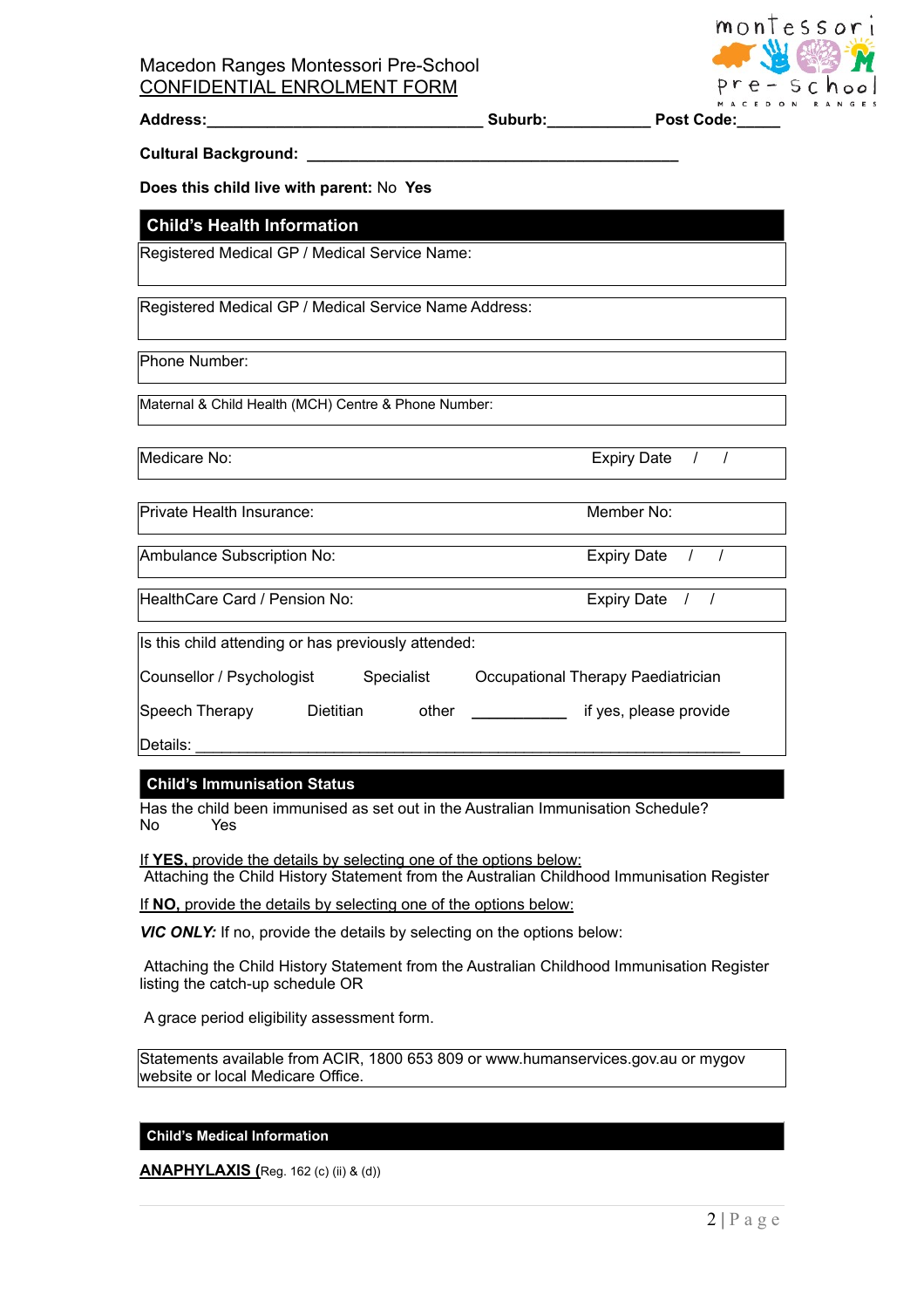

| Has the child been diagnosed as a risk of anaphylaxis | No. | Yes |
|-------------------------------------------------------|-----|-----|
|-------------------------------------------------------|-----|-----|

If **yes,** 

Does your child have an auto immune adrenaline device No Yes

If your child has an auto injection device, have you supplied to the service a device with a valid expiry date No Yes

Has the anaphylaxis medical management plan given to the service? NoYes

Has a risk management plan been completed by the service in consultation with you?<br>No Yes NoYes

(Please write on addition notes page if needing more space)

In the case of anaphylaxis you will be provided with a copy of the service's anaphylaxis management policy. You will be required to provide the service with an individual medical management plan for your child signed by the medical practitioner who is treating your child. This will be attached to your child's enrolment form. More information can be found at [www.allergyfacts.org.au](http://www.allergyfacts.org.au)

### **SPECIFIC HEALTHCARE NEEDS** (Reg. 162 (c) (i) & (d))

Does the child have any specific healthcare needs including any medical conditions that are relevant to the care & education of the child? (E.g. asthma, epilepsy, diabetes etc.) NoYes

If **yes** please provide details of any specific healthcare need/s or medical condition and management plan/s or risk minimisation plan/s to be followed with respect to the specific healthcare need/s or medical condition/s. Attach a copy of any plan/s or additional pages if necessary. (Please write on addition notes page if needing more space)

| If necessary, has medication been supplied to the service?                                                                                                                                                                       | No | Yes |  |
|----------------------------------------------------------------------------------------------------------------------------------------------------------------------------------------------------------------------------------|----|-----|--|
| <b>ALLERGIES</b> (Reg. 162 (c) (ii))                                                                                                                                                                                             |    |     |  |
| Does your Child have any allergies?                                                                                                                                                                                              | Nο | Yes |  |
| $\mathbf{r}$ , and the set of the set of the set of the set of the set of the set of the set of the set of the set of the set of the set of the set of the set of the set of the set of the set of the set of the set of the set |    |     |  |

If **yes** please provide details of any allergies and any management plan/s or risk minimisation plan/s to be followed with respect to the allergy. Attach a copy of any plan/s or additional pages if necessary. (Please write on addition notes page if needing more space)

| If necessary, has medication been supplied to the service?                                  | Nο | Yes |
|---------------------------------------------------------------------------------------------|----|-----|
| <b>DIETARY RESTRICTIONS</b> (Reg. 162 (e))<br>Does the child have any dietary restrictions? | N٥ | Yes |
| If yes, please provide details of any restriction:                                          |    |     |
|                                                                                             |    |     |

 $\mathcal{L}_\text{max}$  , and the set of the set of the set of the set of the set of the set of the set of the set of the set of the set of the set of the set of the set of the set of the set of the set of the set of the set of the

If the service is aware that the child has a specific healthcare need, allergy or other relevant medical condition as identified above, has a copy of the service's Medical conditions policy been provided to the parent or guardian of the child? (Reg91)

NoYesN/A

Has a communications plan been developed to ensure that: (a) relevant staff members and volunteers are informed about the medical condition policy, the medical management plan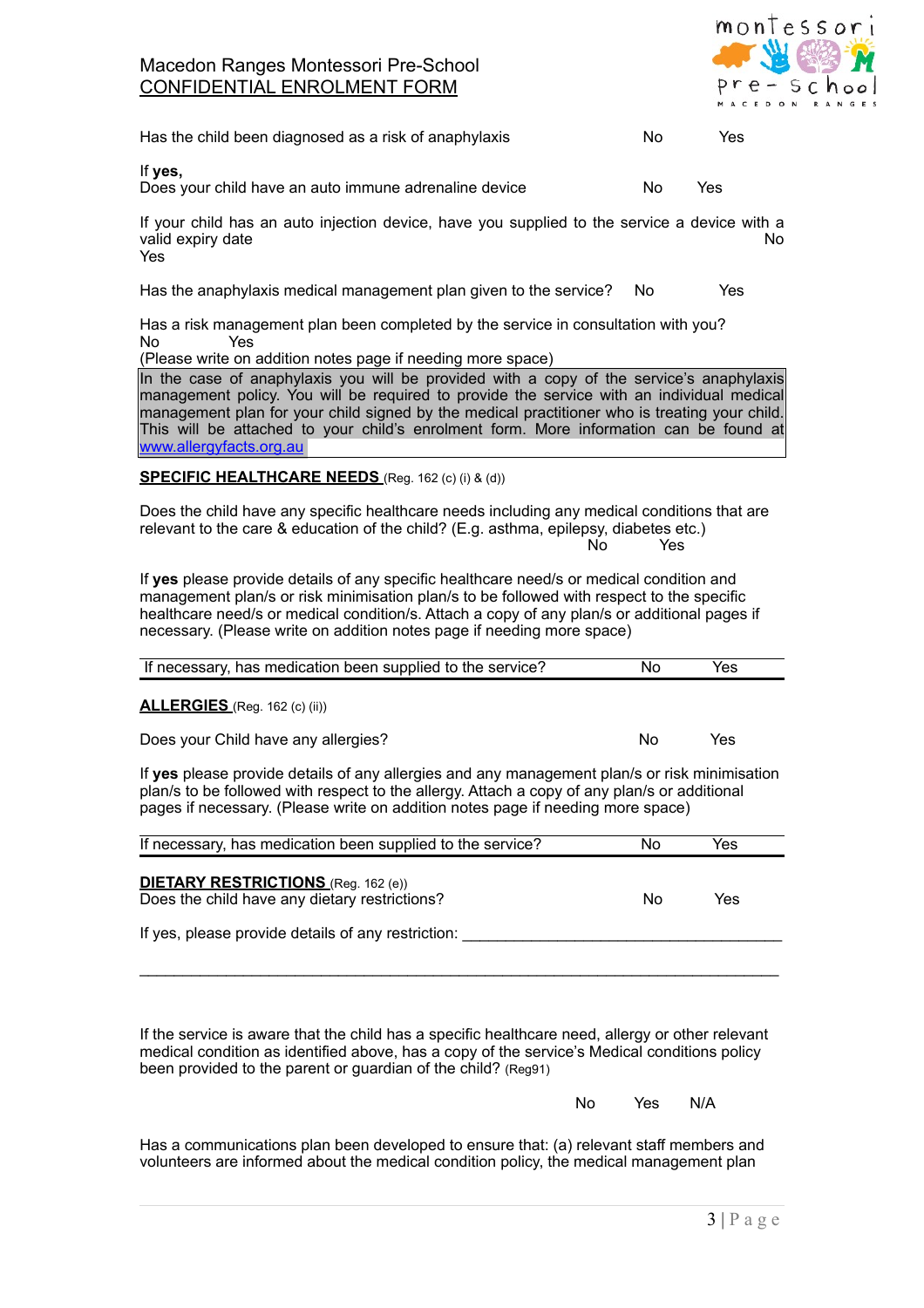

and risk minimisation plan for the child and (b) the child's parent can communicate any changes to the medical management plan and risk minimisation plan for the child. (Reg. 90 (1) (c) (IV))

#### NoYesN/A

### **\* Funding Information For This Education & Care Service**

From time to time the Regulatory Authorities seek information on the characteristics of the children and their families who use an Education and Care Services. This is used in planning policies, programs and resources to support services. To help provide accurate information please answer the following questions by ticking the appropriate box indication Yes or No:

\* Does the child have a development delay or disability including intellectual, sensory or physical impairment? No

| * Does either parent have disability?   | Nο | Yes |
|-----------------------------------------|----|-----|
| * Is the family a single parent family? | Nο | Yes |

#### DEFINITIONS

#### **Authorised Nominee/s**

Authorised Nominee means a person who has been granted permission by a family member\* to collect the child from the Education and care service or the family day care educator (Education and Care Services Nation Law-Section 170(5))

#### **Family Member/s**

'Family member' as defined in the Education and Care Services Nation Law 2010; Section 5 'family member' in relation to a child, means –

- (a) a parent, grandparent, brother, sister, uncle, aunt or cousin of the child, weather of the whole blood or half-blood and weather that relationship arises by marriage (including a de facto relationship) or by adoption or otherwise or;
- (b) a relative of the child according to Aboriginal or Torres Strait Islander tradition; or
- (c) a person with whom the child resides in a family-like relationship; or
- (d) a person who is recognised in the child's community as having a familial role in respect of the child

#### **Parental Responsibility**

The term 'parental responsibility' is defined in the Family Law Act 1975 as "all duties, powers, responsibility and authority which, by law parents have in relation to children".

All parents have powers and responsibilities in relation to their children, which can only be changed by a court order. These powers and responsibilities are referred to as "parental responsibility" It is not affected by the relationship between the parents, such as whether or not they have lived together or are married. A court order, such as under the family Law Act, may take away the authority of a parent to do something, or may give it to another person.

**Parent Or Guardian Information required by the deparement of education and Training**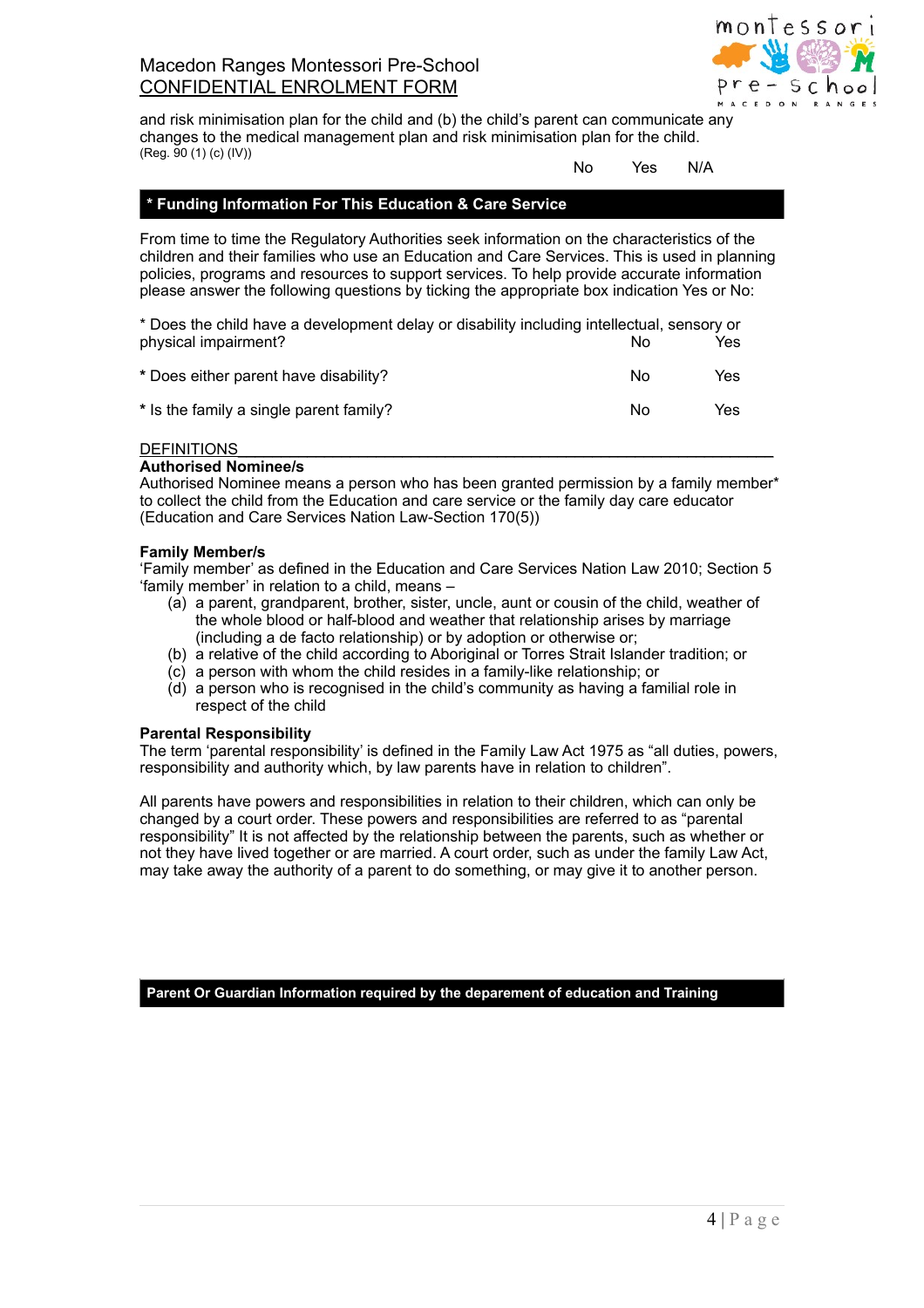

#### **PRIMARY FAMILY DETAILS**

**ADULT A DETAILS (PRIMARY CARER):** 

| $\Box$ Male<br>$\Box$ Female<br>Sex (tick):                                                                                                                                                                                                                                                                                                                                                                                                                                                                                                                                                                                                                                                                                                                              |                      | Sex (tick):                                                                                                                                                                                                                                                                                                                                                                                                                                                                                                 | $\square$ Male                 | $\Box$ Female                                                                                                                        |           |
|--------------------------------------------------------------------------------------------------------------------------------------------------------------------------------------------------------------------------------------------------------------------------------------------------------------------------------------------------------------------------------------------------------------------------------------------------------------------------------------------------------------------------------------------------------------------------------------------------------------------------------------------------------------------------------------------------------------------------------------------------------------------------|----------------------|-------------------------------------------------------------------------------------------------------------------------------------------------------------------------------------------------------------------------------------------------------------------------------------------------------------------------------------------------------------------------------------------------------------------------------------------------------------------------------------------------------------|--------------------------------|--------------------------------------------------------------------------------------------------------------------------------------|-----------|
| Title: (Ms, Mrs, Mr, Dr etc)                                                                                                                                                                                                                                                                                                                                                                                                                                                                                                                                                                                                                                                                                                                                             |                      | Title: (Ms, Mrs, Mr, Dr etc)                                                                                                                                                                                                                                                                                                                                                                                                                                                                                |                                |                                                                                                                                      |           |
| <b>Legal Surname:</b>                                                                                                                                                                                                                                                                                                                                                                                                                                                                                                                                                                                                                                                                                                                                                    |                      | <b>Legal Surname:</b>                                                                                                                                                                                                                                                                                                                                                                                                                                                                                       |                                |                                                                                                                                      |           |
| <b>Legal First Name:</b>                                                                                                                                                                                                                                                                                                                                                                                                                                                                                                                                                                                                                                                                                                                                                 |                      | <b>Legal First Name:</b>                                                                                                                                                                                                                                                                                                                                                                                                                                                                                    |                                |                                                                                                                                      |           |
| What is Adult A's occupation?                                                                                                                                                                                                                                                                                                                                                                                                                                                                                                                                                                                                                                                                                                                                            |                      | What is Adult B's occupation?                                                                                                                                                                                                                                                                                                                                                                                                                                                                               |                                |                                                                                                                                      |           |
| Who is Adult A's employer?                                                                                                                                                                                                                                                                                                                                                                                                                                                                                                                                                                                                                                                                                                                                               |                      | Who is Adult B's employer?                                                                                                                                                                                                                                                                                                                                                                                                                                                                                  |                                |                                                                                                                                      |           |
| In which country was Adult A born?                                                                                                                                                                                                                                                                                                                                                                                                                                                                                                                                                                                                                                                                                                                                       |                      | In which country was Adult B born?                                                                                                                                                                                                                                                                                                                                                                                                                                                                          |                                |                                                                                                                                      |           |
| □ Australia<br>$\Box$ Other (please specify):                                                                                                                                                                                                                                                                                                                                                                                                                                                                                                                                                                                                                                                                                                                            |                      | □ Australia                                                                                                                                                                                                                                                                                                                                                                                                                                                                                                 | $\Box$ Other (please specify): |                                                                                                                                      |           |
| ❖ Does Adult A speak a language other than English at<br>home? (If more than one language is spoken at home, indicate<br>the one that is spoken most often.) (tick)<br>□<br>No. English only<br>□<br>Yes (please specify):<br>Please indicate any additional<br>languages spoken by Adult A:                                                                                                                                                                                                                                                                                                                                                                                                                                                                             |                      | ❖ Does Adult B speak a language other than English<br>at home? (If more than one language is spoken at home,<br>indicate the one that is spoken most often.) (tick)<br>□<br>No, English only<br>□<br>Yes (please specify):<br>Please indicate any additional<br>languages spoken by Adult B:                                                                                                                                                                                                                |                                |                                                                                                                                      |           |
| Is an interpreter required? (tick)<br>$\square$ Yes                                                                                                                                                                                                                                                                                                                                                                                                                                                                                                                                                                                                                                                                                                                      | $\Box$ No            | Is an interpreter required? (tick)                                                                                                                                                                                                                                                                                                                                                                                                                                                                          |                                | □ Yes                                                                                                                                | $\Box$ No |
| ∻What is the highest year of primary or secondary<br>school Adult A has completed? (tick one) (For persons who<br>have never attended school, mark 'Year 9 or equivalent or below'.)<br>$\Box$ Year 12 or equivalent<br>□ Year 11 or equivalent<br>□ Year 10 or equivalent<br>$\Box$ Year 9 or equivalent or below                                                                                                                                                                                                                                                                                                                                                                                                                                                       |                      | ∻What is the highest year of primary or secondary<br>school Adult B has completed? (tick one) (For persons who<br>have never attended school, mark 'Year 9 or equivalent or below'.)<br>$\Box$ Year 12 or equivalent<br>□ Year 11 or equivalent<br>□ Year 10 or equivalent<br>□ Year 9 or equivalent or below                                                                                                                                                                                               |                                |                                                                                                                                      |           |
| ∻What is the level of the <i>highest</i> qualification the Adult                                                                                                                                                                                                                                                                                                                                                                                                                                                                                                                                                                                                                                                                                                         |                      | ❖ What is the level of the highest qualification the                                                                                                                                                                                                                                                                                                                                                                                                                                                        |                                |                                                                                                                                      |           |
| A has completed? (tick one)<br>□ Bachelor degree or above<br>□ Advanced diploma / Diploma<br>$\Box$ Certificate I to IV (including trade certificate)<br>□ No non-school qualification<br><b>∻What is the occupation group of Adult A? Please select</b><br>the appropriate parental occupation group from the attached list.<br>• If the person is not currently in paid work but has had a job in<br>the last 12 months, or has retired in the last 12 months, please<br>use their last occupation to select from the attached occupation<br>group list.<br>. If the person has not been in paid work for the last 12<br>months, enter 'N'.<br>These questions are asked as a requirement of the Commonwealth Government. All schools across Australia are required to |                      | Adult B has completed? (tick one)<br>□ Bachelor degree or above<br>□ Advanced diploma / Diploma<br>$\Box$ Certificate I to IV (including trade certificate)<br>□ No non-school qualification<br><b>∻What is the occupation group of Adult B? Please select</b><br>the appropriate parental occupation group from the attached list.<br>• If the person is not currently in paid work but has had a job in<br>group list.<br>. If the person has not been in paid work for the last 12<br>months, enter 'N'. |                                | the last 12 months, or has retired in the last 12 months, please<br>use their last occupation to select from the attached occupation |           |
| collect the same information<br>Main language spoken at home:                                                                                                                                                                                                                                                                                                                                                                                                                                                                                                                                                                                                                                                                                                            |                      | <b>Preferred language of notices:</b>                                                                                                                                                                                                                                                                                                                                                                                                                                                                       |                                |                                                                                                                                      |           |
| Are you interested in being involved in school group                                                                                                                                                                                                                                                                                                                                                                                                                                                                                                                                                                                                                                                                                                                     | $m = 3$ distribution | $\Box$ Adult A                                                                                                                                                                                                                                                                                                                                                                                                                                                                                              | $\Box$ Adult B                 | $\Box$ Both<br>$\Box$ Neither                                                                                                        |           |

Last updated: February 2018

page 4

version 2.12

Please see occupation list on page 6.

participation activities? (eg. School Council, excursions) (tick)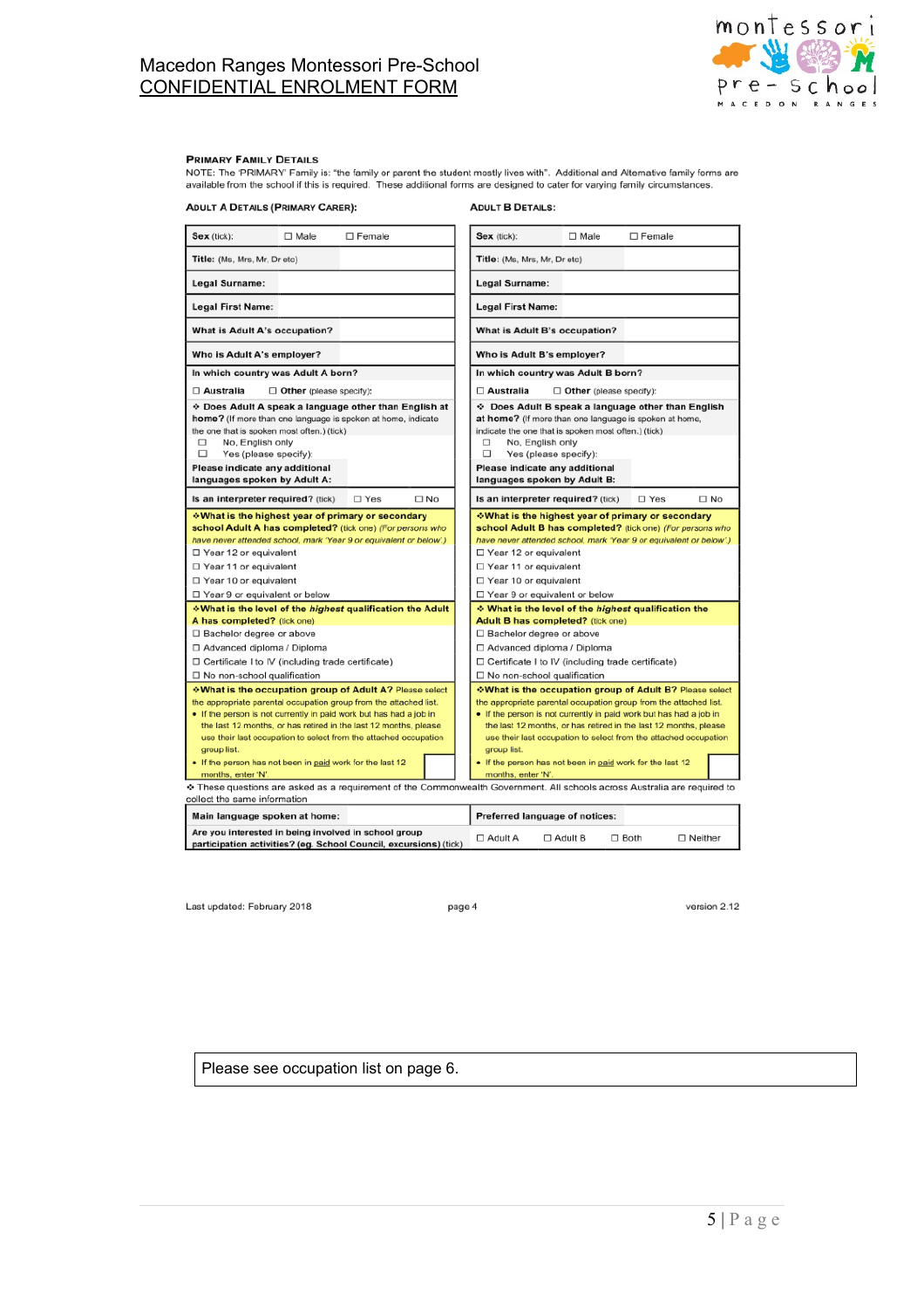

# EDUCATION **STATE**

### PARENTAL OCCUPATION INDEX

| MANAGERS                                                                                                                         |                                                                                                                                                                    |    |
|----------------------------------------------------------------------------------------------------------------------------------|--------------------------------------------------------------------------------------------------------------------------------------------------------------------|----|
| Chief Executives, General Managers and<br>Legislators                                                                            | Chief Executives and Managing Directors, Corporate General Manager, Dafance Force<br>Senior Officer, Local Government Legislator, Mamber of Parliament             | А  |
| Farmers and Farm Managers                                                                                                        | Acusculture Farmers, Crop Farmers, Livestock Farmers, Mixed Crop, Livestock Farmers                                                                                | А  |
| Specialist Managers                                                                                                              | Advertising, Public Relations and Sales Managers, Business Administration Managers,<br>Construction Managers, Education, Health and Welfare Services Managers      | А  |
| Hospitality, Rotall and Service Managers                                                                                         | Accommodation and Hospitality Managers, Retail Managers                                                                                                            | B  |
| PROFESSIONALS generally with a bachelors degree or above                                                                         |                                                                                                                                                                    |    |
| Arts and Media Professionals                                                                                                     | Music Professionals, Photographers, Journalists and Other Writers                                                                                                  | A  |
| Business, Human Resource and Marketing                                                                                           | Accountents, Auditors and Company Secretaries, Financial Brokers and Dealers, and                                                                                  | A  |
| Professionals                                                                                                                    | Investment Advisers, Human Resource and Training Professionals, Information and<br>Organisation Professionals, Sales, Marketing and Public Relations Professionals |    |
| Design, Engineering and Science<br>Professionals                                                                                 | Architects, Designers, Planners and Surveyors, Engineering Professionals                                                                                           |    |
| <b>Education Professionals</b>                                                                                                   | Early Childhood Teachers, School Teachers, Tertiary Education Teachers                                                                                             | Δ  |
| <b>Health Professionals</b>                                                                                                      | Health Diagnostic and Promotion Professionals, Health Therapy Professionals, Medical<br>Practitioners, Midwifery and Nursing Professionals.                        | A  |
| <b>ICT Professionals</b>                                                                                                         | Business and Systems Analysts, and Programmers, Database and Systems<br>Administrators, and ICT Security Specialists                                               | A  |
| Legal, Social and Welfare Professionals                                                                                          | Barristers, Judicial and Other Legal Professionals, Solicitors, Counsellors, Psychologists,<br>Social Workers, Ministers of Religion                               | А  |
| TECHNICIANS AND TRADES WORKERS                                                                                                   |                                                                                                                                                                    |    |
| Engineering, ICT and Science Technicians                                                                                         | Agricultural, Medical and Science Technicians, Building and Engineering Technicians,<br>ICT and Telecommunications Technicians                                     | ×. |
| Automotive and Engineering Trades Workers                                                                                        | Automolive Electricians and Mechanics, Mechanical Engineering Trades Workers, Panel<br>beaters, and Vehicle Body Builders, Trimmers and Painters                   | c  |
| <b>Construction Trades Workers</b>                                                                                               | Bricklayers, and Carpenters and Joiners. Floor Finishers and Painting Trades Workers                                                                               | c  |
| Electrotechnology and Telecommunications<br><b>Trades Workers</b>                                                                | Electricians, Electronics and Telecommunications Trades Workers                                                                                                    | c  |
| Food Trades Workers                                                                                                              | Chafs                                                                                                                                                              | в  |
|                                                                                                                                  | Bakers and Pastry cooks, Butchers and Smallgoods Makers, Cooks                                                                                                     | ċ  |
| Skilled Animal and Horticultural Workers                                                                                         | Animal Attendants and Trainers, and Shearers, Horticultural Trades Workers                                                                                         | ċ  |
| Other Technicians and Trades Workers                                                                                             | Hairdressers, Textile, Clothing and Footwear Trades Workers                                                                                                        | ċ  |
| COMMUNITY AND PERSONAL SERVICE WORKERS                                                                                           |                                                                                                                                                                    |    |
| Health and Welfare Support Workers                                                                                               | Ambularce Officers and Paramedics, Dental Hygienists, Technicians and Therapists,<br>Health Workers, Massage Therapists                                            | в  |
| <b>Carers and Aides</b>                                                                                                          | Child Carera, Education Aides, Personal Carers and Assistants                                                                                                      | Đ  |
| <b>Hospitality Workers</b>                                                                                                       | Bar Attendants and Baristas, Cafe Workers, Gaming Workers                                                                                                          | D  |
| Protective Service Workers                                                                                                       | Police                                                                                                                                                             | в  |
|                                                                                                                                  | Defence Force Members - Other Ranks, Fire and Emergency Workcrs                                                                                                    | c  |
| Personal Service Workers                                                                                                         | Beauty Therapists, Driving Instructors, Travel Attendants                                                                                                          | D  |
| <b>Sports</b>                                                                                                                    | Sports Coaches, Instructors and Officials, Sportsparsons.                                                                                                          | c  |
|                                                                                                                                  | Fitness Instructors, Outdoor Adventure Guides                                                                                                                      | ۰  |
| CLERICAL AND ADMINISTRATIVE WORKERS                                                                                              |                                                                                                                                                                    |    |
| Office Managers and Program Administrators                                                                                       | Contract, Program and Project Administrators, Office and Practice Managers                                                                                         | Е  |
| Personal Assistants and Secretaries                                                                                              | Personal Assistants, Secretaries, Legal Secretaries                                                                                                                | c  |
| General Clerical Workers                                                                                                         | General Clerks, Keyboard Operators                                                                                                                                 | D  |
| inquiry Clerks and Receptionists                                                                                                 | Call or Contact Centre Information Clerks, Receptionists                                                                                                           | D  |
| Numerical Clerks                                                                                                                 | Bookkeepers, Accounting, Financial and Insurance Clerke, Bank Workers                                                                                              | D  |
| Clerical and Office Support Workers                                                                                              | Couriers and Postal Deliverers, Filing and Registry Clerks, Survey Interviewers                                                                                    | D  |
| Other Clerical and Administrative Workers                                                                                        | Conveyancers and Legal Executives                                                                                                                                  | B  |
|                                                                                                                                  | Court and Legal Clerks, Insurance Investigators, Loss Adjusters and Risk Survayors                                                                                 | ċ  |
|                                                                                                                                  | Purchasing and Supply Logistics Clerks, Debt Collectors, Human Resource Clerks,<br>Inspectors and Regulatory Officers                                              | ö  |
| SALES WORKERS & MACHINERY OPERATORS, DRIVERS AND LABOURERS                                                                       |                                                                                                                                                                    |    |
| Sales Agenta                                                                                                                     | Auctioneers, and Stock and Station Agents, Insurance Agente, Real Estate Salas Agents                                                                              | c  |
| Sales Representativos. Sales Assistants.<br>Salespersons and Sales Support Workers<br>Machinery Operators, Drivers and Labourars | Sales Representativas, Sales Assistants, Pharmacy Sales Assistants, Ratall Supervisors,<br>Checkout Operator                                                       | ۰  |
|                                                                                                                                  | Machine and Stationary Plant Operators, Road and Rail Drivers, Storoparaona, Cleaners                                                                              | D  |



## Education<br>and Training

### **Court Orders In Relation To The Child**

Are there any:

• Court orders, parenting orders or parenting plans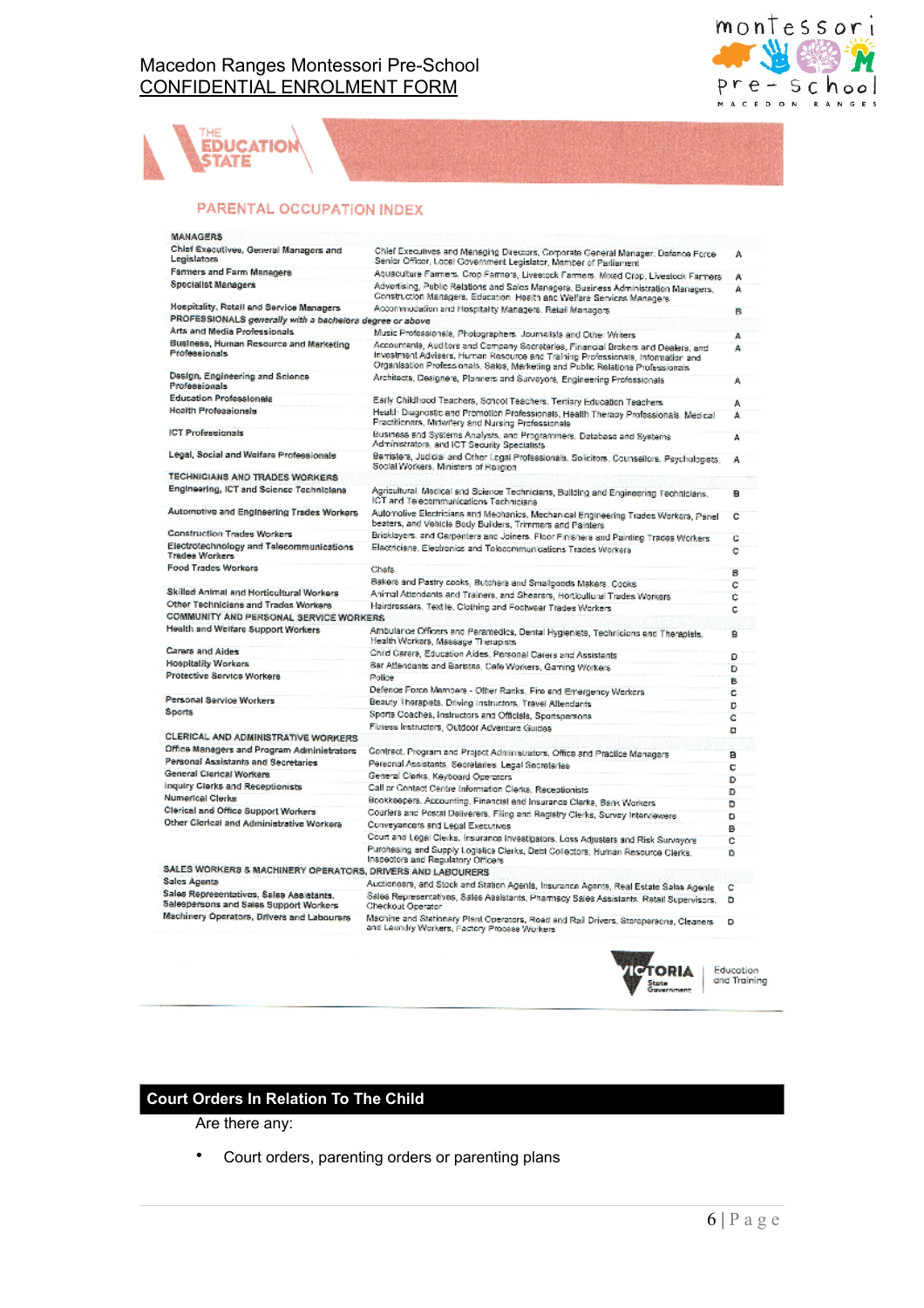

relating to the powers, duties, responsibilities or authorities of any person in relation or access to the child?

• other court orders relating to the child's residence or the child's contact with a parent or other person?

No**-** Move onto the next sectionYes- Please complete the following

If you answer **YES** to the above,

- 1. Bring the original order/s for educators to sight a copy and attach to this enrolment form;
- 2. Please describe the order/s and provide the contact details of any person given powers, duties, responsibilities or authorities:

| <b>Additional Information</b> |                                                                                                                              | Is this child currently attending or previously attending:                                                                                                                                                                                            |                    |                 |                    |
|-------------------------------|------------------------------------------------------------------------------------------------------------------------------|-------------------------------------------------------------------------------------------------------------------------------------------------------------------------------------------------------------------------------------------------------|--------------------|-----------------|--------------------|
| Kindergarten                  |                                                                                                                              | Playgroup Long Day Care                                                                                                                                                                                                                               |                    | Family Day Care |                    |
|                               |                                                                                                                              | Early Intervention Service  Other If YES, Please provide details:                                                                                                                                                                                     |                    |                 |                    |
|                               |                                                                                                                              | * If applicable which school have you or do you plan to enrol the child?                                                                                                                                                                              |                    |                 |                    |
|                               |                                                                                                                              | * Are you willing to have your child photographed to:<br>appear in videos, newspapers, Facebook, website & other publications? No                                                                                                                     |                    |                 | Yes                |
|                               |                                                                                                                              | * displayed at the service, on Open days, AGMs or Pre-school Fete?                                                                                                                                                                                    |                    | No.             | Yes                |
|                               |                                                                                                                              | * Do you give permission to conduct head lice check?                                                                                                                                                                                                  |                    | <b>No</b>       | Yes                |
| Winter/Summer Solstice        | beliefs you wish the educators to be aware of:<br>Australia Day Birthdays Christmas<br>Name Day  Orthodox Easter Ramadan Tet | * Please indicate festivals/celebrations your family recognises and / or list below any cultural<br>Diwali<br>Mother's Day Father's Day New Year Hanukkah Moon Festival<br>Please list others & attach any specific information related to the above: | Easter Eid Al-Adha |                 | <b>NAIDOC Week</b> |
| * Do you have any pets?       |                                                                                                                              |                                                                                                                                                                                                                                                       |                    |                 |                    |
|                               |                                                                                                                              |                                                                                                                                                                                                                                                       |                    |                 |                    |
| Name: <b>Management</b>       |                                                                                                                              |                                                                                                                                                                                                                                                       |                    |                 |                    |
|                               | <b>Additional Information (Child Information)</b>                                                                            |                                                                                                                                                                                                                                                       |                    |                 |                    |
|                               |                                                                                                                              | NAME OF CHILD: Date of Birth:                                                                                                                                                                                                                         |                    |                 |                    |
|                               |                                                                                                                              | Child's Current Age (at time of completing this form): years months                                                                                                                                                                                   |                    |                 |                    |
|                               |                                                                                                                              | WHAT YEAR WILL YOUR CHILD BE ATTENDING SCHOOL. _________________________________                                                                                                                                                                      |                    |                 |                    |
|                               |                                                                                                                              |                                                                                                                                                                                                                                                       |                    |                 | $-1$ $\sqrt{2}$    |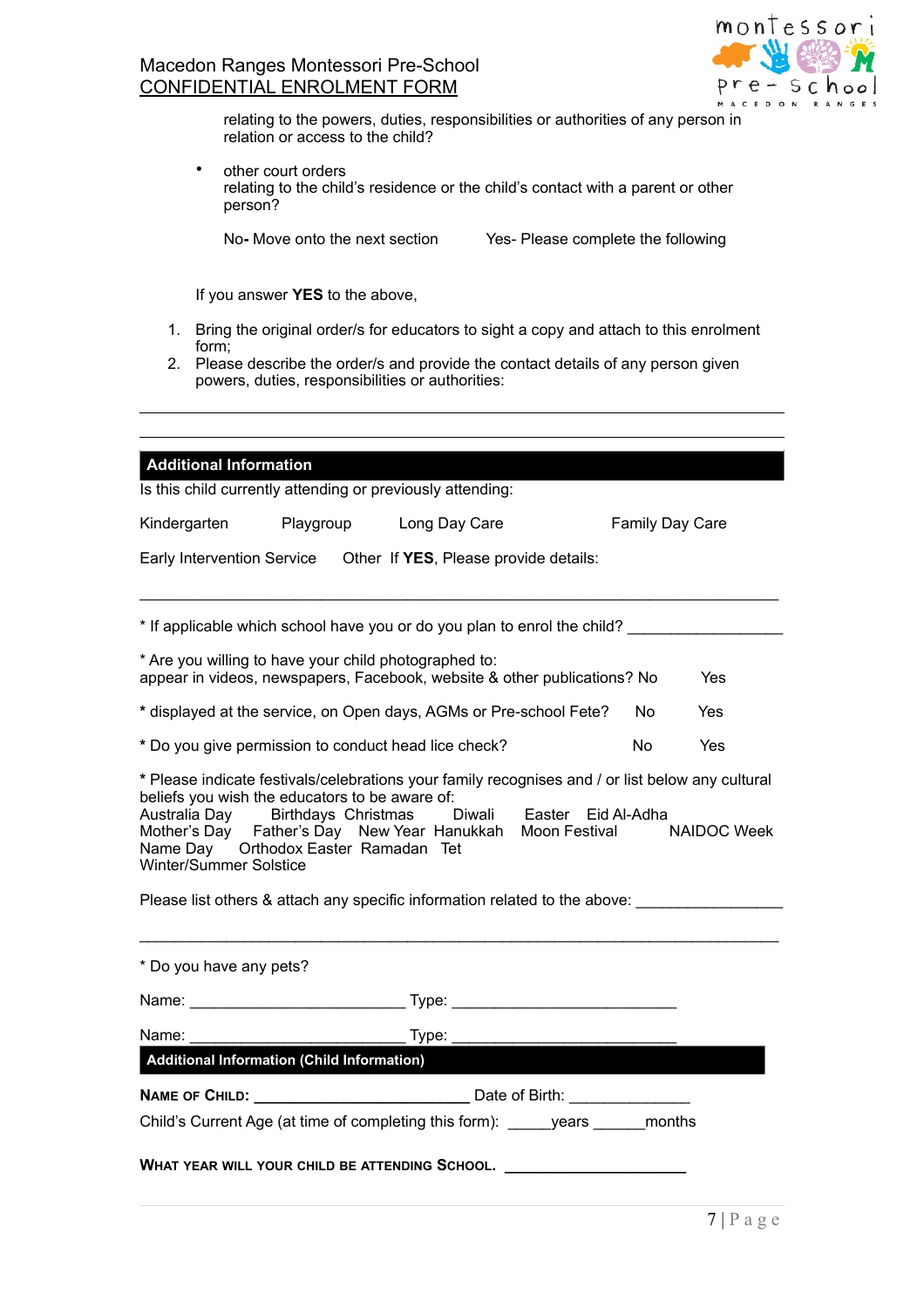

D.E.T. (DEPARTMENT OF EDUCATION AND TRAINING) STATES THAT 1 YEAR OF FUNDING IS PROVIDED TO EACH CHILD **IN THE YEAR PRIOR TO SCHOOL** SO PLEASE GIVE THE QUESTION SERIOUS CONSIDERATION.

### **A. INTERESTS**

What are your child's interests?

What activities does your family enjoy doing together?

Does your child have any cultural or religious requirements?

**B. PERSONALITY**

How does your child socialize with others' their own age?

How is your child's behavior at home? (Any Concerns?)

Does anything upset your child?

How may we distract your child if they are upset at pre-school? (E.g. stories/drawing)

 $\mathcal{L}_\text{max}$  , and the contribution of the contribution of the contribution of the contribution of the contribution of the contribution of the contribution of the contribution of the contribution of the contribution of t

 $\mathcal{L}_\text{max}$  , and the contribution of the contribution of the contribution of the contribution of the contribution of the contribution of the contribution of the contribution of the contribution of the contribution of t

**C. HEALTH AND WELL BEING**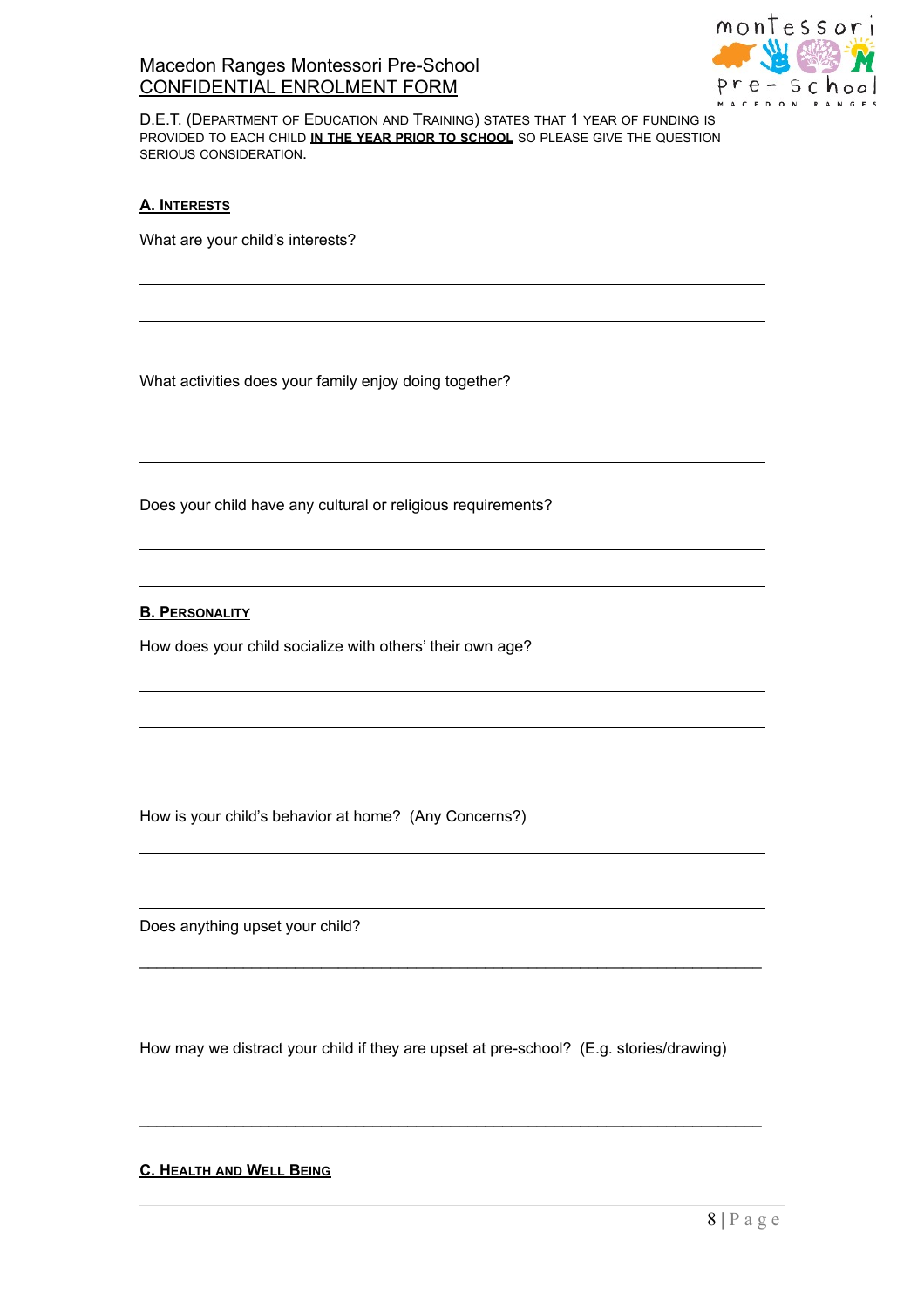

Who usually cares for your child during weekdays?

Does your child have any additional needs? (Including but not limited to -speech, hearing, sight)

 $\mathcal{L}_\text{max}$  , and the contribution of the contribution of the contribution of the contribution of the contribution of the contribution of the contribution of the contribution of the contribution of the contribution of t

 $\mathcal{L}_\text{max}$  , and the contribution of the contribution of the contribution of the contribution of the contribution of the contribution of the contribution of the contribution of the contribution of the contribution of t

 $\mathcal{L}_\text{max}$  , and the contribution of the contribution of the contribution of the contribution of the contribution of the contribution of the contribution of the contribution of the contribution of the contribution of t

Is your child fully toilet trained?

### **D. PARENTAL SUPPORT AND EXPECTATION**

How did you hear about the Macedon Ranges Montessori Preschool?

What attracted you to the Montessori System of Education?

What expectations/outcomes do you have for your child while they attend the program?

 $\mathcal{L}_\text{max}$  , and the set of the set of the set of the set of the set of the set of the set of the set of the set of the set of the set of the set of the set of the set of the set of the set of the set of the set of the

 $\mathcal{L}_\text{max}$  , and the contribution of the contribution of the contribution of the contribution of the contribution of the contribution of the contribution of the contribution of the contribution of the contribution of t

Do you have any skills/services that may help our pre-school? (E.g. carpentry, craft, gardening)

Do you have access to anything that may help the pre-school? (E.g. contacts, fundraising)

 $\mathcal{L}_\text{max}$  , and the set of the set of the set of the set of the set of the set of the set of the set of the set of the set of the set of the set of the set of the set of the set of the set of the set of the set of the

 $\mathcal{L}_\text{max}$  , and the contribution of the contribution of the contribution of the contribution of the contribution of the contribution of the contribution of the contribution of the contribution of the contribution of t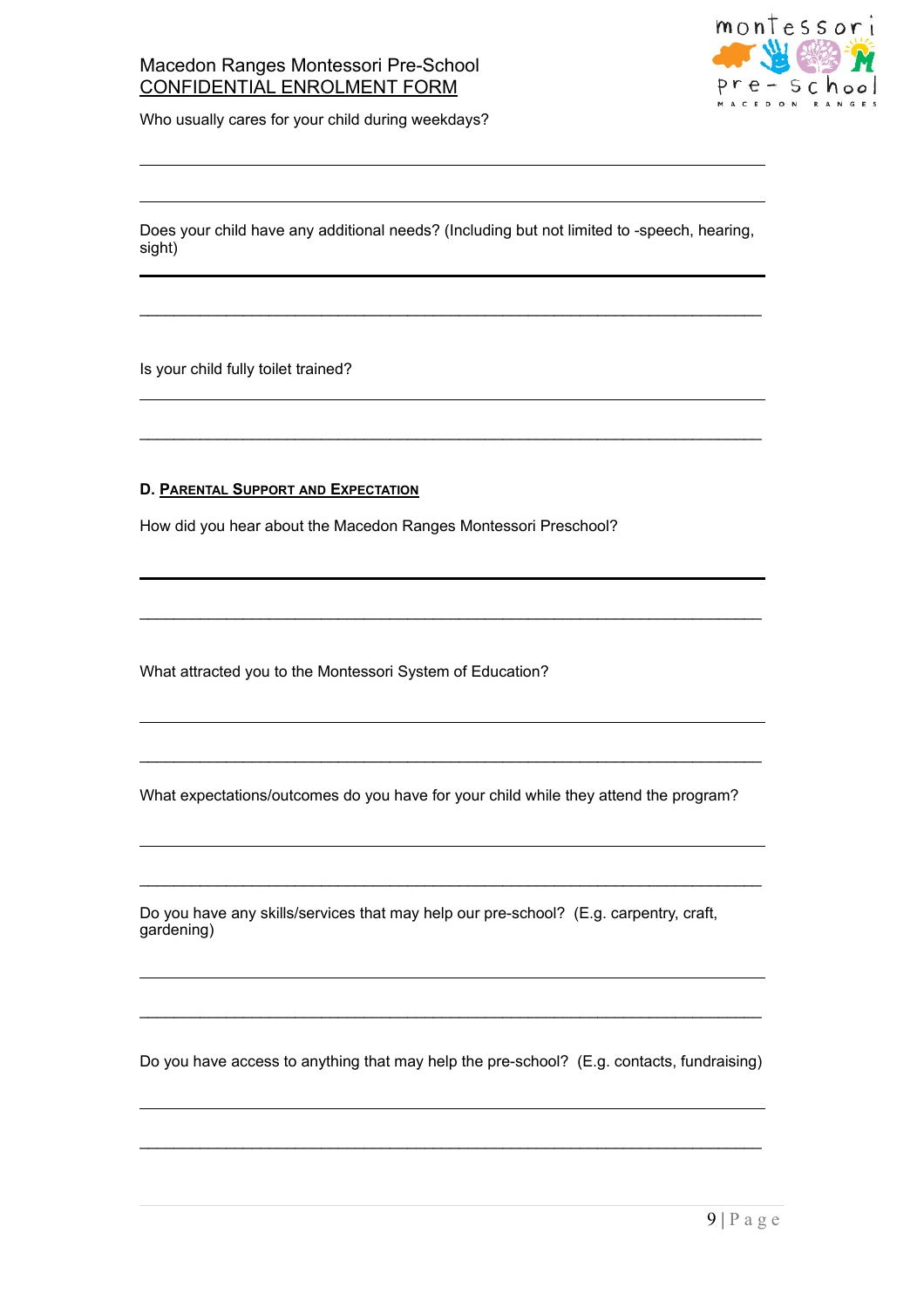

 **Please list any further information that may useful for staff.**

#### **Handbook Acknowlegment**

I……………………………(name) ………………………………………….(address) have read the Macedon Ranges Handbook and related policies, procedures, rules and regulations which are availabe at [www.macedonrangesmontessori.com.au](http://www.macedonrangesmontessori.com.au) and on display in the Pre-School Foyer. I am also aware of the fungus that may grow at the Pre-School. Upon signing, I agree to abide by the policies ad terms and conditions including assistance with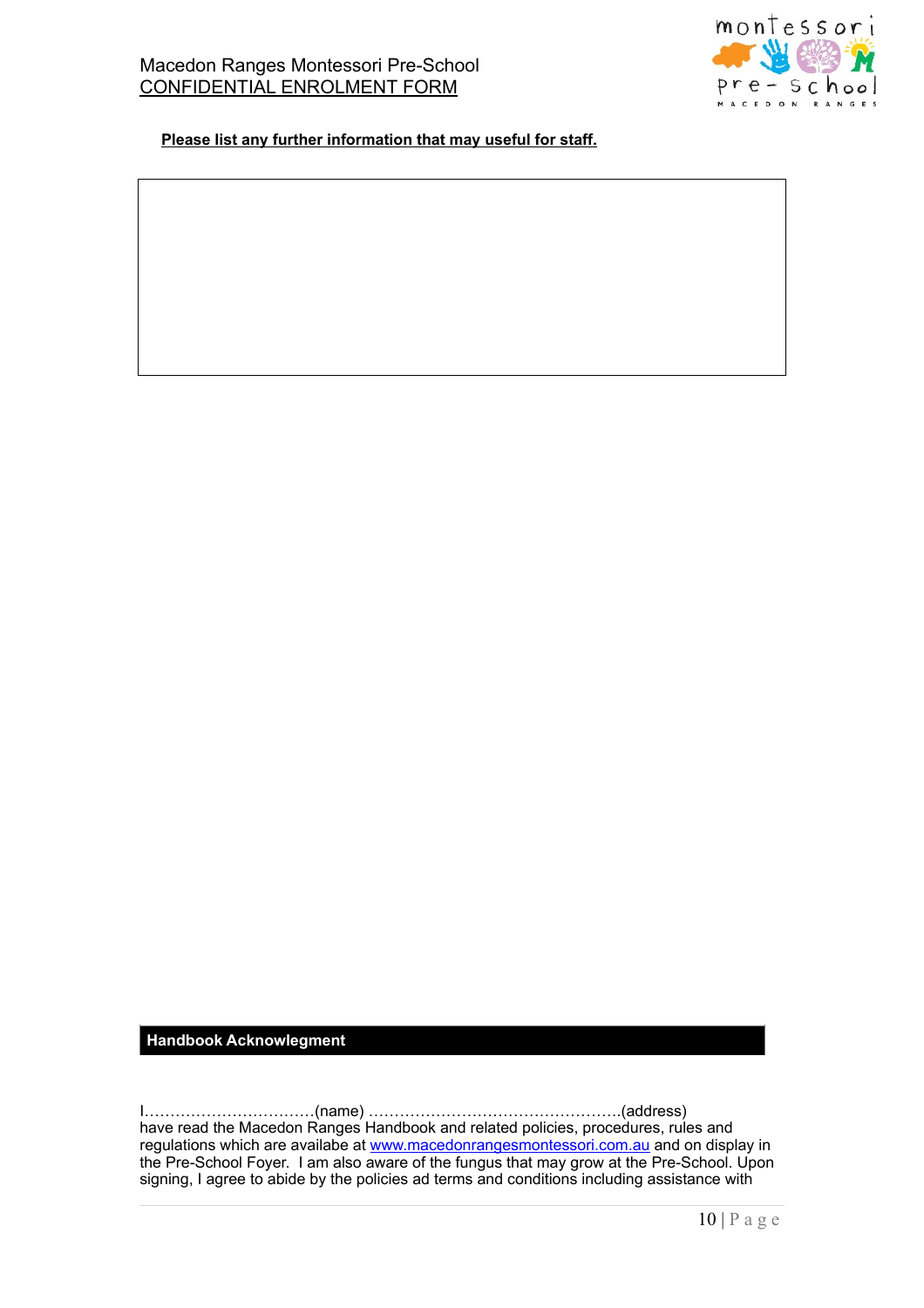

fundraising, working bees and rostered duties (including providing fruit when required and attending to laundry duty).

Signature of parent/guardian

| Date |  | /20 |  |
|------|--|-----|--|
|------|--|-----|--|

**Sunscreen Authority**

**Authority for staff to administer sunscreen provided by the parent/guardian**

I, \_\_\_\_\_\_\_\_\_\_\_\_\_\_\_\_\_\_\_\_\_\_\_\_\_\_\_\_\_\_\_\_\_\_\_\_\_\_\_\_\_\_\_, give permission for the staff at Macedon Ranges Montessori Pre-School to apply, as appropriate, to all exposed parts of my child's body the sunscreen that I have supplied and labeled with my child/children's name. This sunscreen is an SPF 30+, broad spectrum, water-resistant sunscreen. I understand that this sunscreen will be kept at the service.

It is my responsibility to ensure there is always an adequate supply of sunscreen at the service,

Name of Child:  $\qquad \qquad \qquad \qquad \qquad$ 

Signature (parent/guardian)

Date: / /20

**In the event that parent provided Sunscreen is not available** 

I, \_\_\_\_\_\_\_\_\_\_\_\_\_\_\_\_\_\_\_\_\_\_\_\_\_\_\_\_\_\_\_\_\_\_\_\_\_\_\_\_\_\_\_\_\_\_\_\_\_\_\_, give/do not give permission for the staff at Macedon Ranges Montessori Pre- School to apply appropriate SPF 30+, broad spectrum, water resistant sunscreen to all exposed parts of my child's body.

Name of Child: \_\_\_\_\_\_\_\_\_\_\_\_\_\_\_\_\_\_\_\_\_\_\_\_\_\_\_\_\_\_\_\_\_\_\_\_\_\_\_\_\_\_\_\_\_

Signature (parent/guardian)

Date: / / 20

### **Authorised Emergency Contacts**

Please list below the details of those people who you have authorized as emergency contacts for the child. The list may be amended at any time. In the event that the parents or guardians cannot be contacted the person/s listed below with authority will be contacted regarding collecting the child, in event of an emergency involving the child, consent to medical treatment or the administration of medication, or the to authorise an Educator to take the child outside of the service premises. Please tick the appropriate box for each contact to confirm authorisations.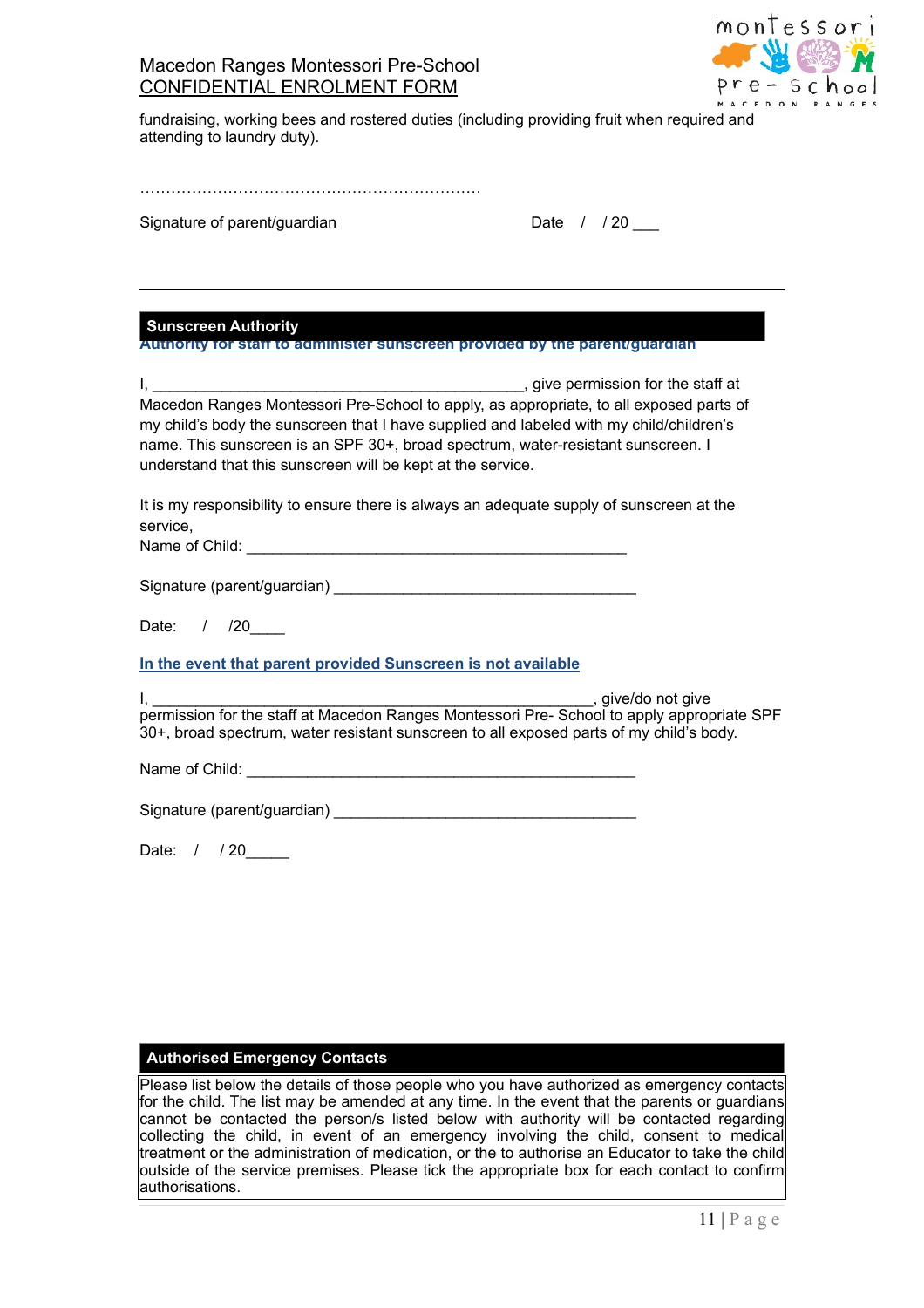

| Phone ___________________________________Mobile _________________________________                             |
|---------------------------------------------------------------------------------------------------------------|
|                                                                                                               |
|                                                                                                               |
| Authorised to collect (Authorised Nominee) (Reg. 160(3) (b) (iii))                                            |
| Notification in the event of an emergency (Reg. 160(3) (b) (ii))                                              |
| Authorised to Consent to Medical Treatment (Reg. 160(3) (b) (IV))                                             |
| Authorisation for the administration of medication (Reg. 160(3) (b) (IV))                                     |
| Authorised to authorise an Educator to take the child outside of the premises (Reg. 160(3) (b)<br>(IV) 8 (V)  |
| Address entertainment and the contract of the contract of the contract of the contract of the contract of the |
|                                                                                                               |
|                                                                                                               |
|                                                                                                               |
| Authorised to collect (Authorised Nominee) (Reg. 160(3) (b) (iii))                                            |
| Notification in the event of an emergency (Reg. 160(3) (b) (ii))                                              |
| Authorised to Consent to Medical Treatment (Reg. 160(3) (b) (iv))                                             |
| Authorisation for the administration of medication (Reg. 160(3) (b) (IV))                                     |
| Authorised to authorise an Educator to take the child outside of the premises (Reg. 160(3) (b)<br>(iv) 8 (v)  |

| Name<br><u> 1980 - Jan Barnett, mars et al. 1980 - Ann an Indian Amerikaanse kommunister (</u> |        |
|------------------------------------------------------------------------------------------------|--------|
|                                                                                                |        |
| Phone<br><u> 1989 - Johann Barbara, martxa al</u>                                              | Mobile |
| Email                                                                                          |        |
|                                                                                                |        |
|                                                                                                |        |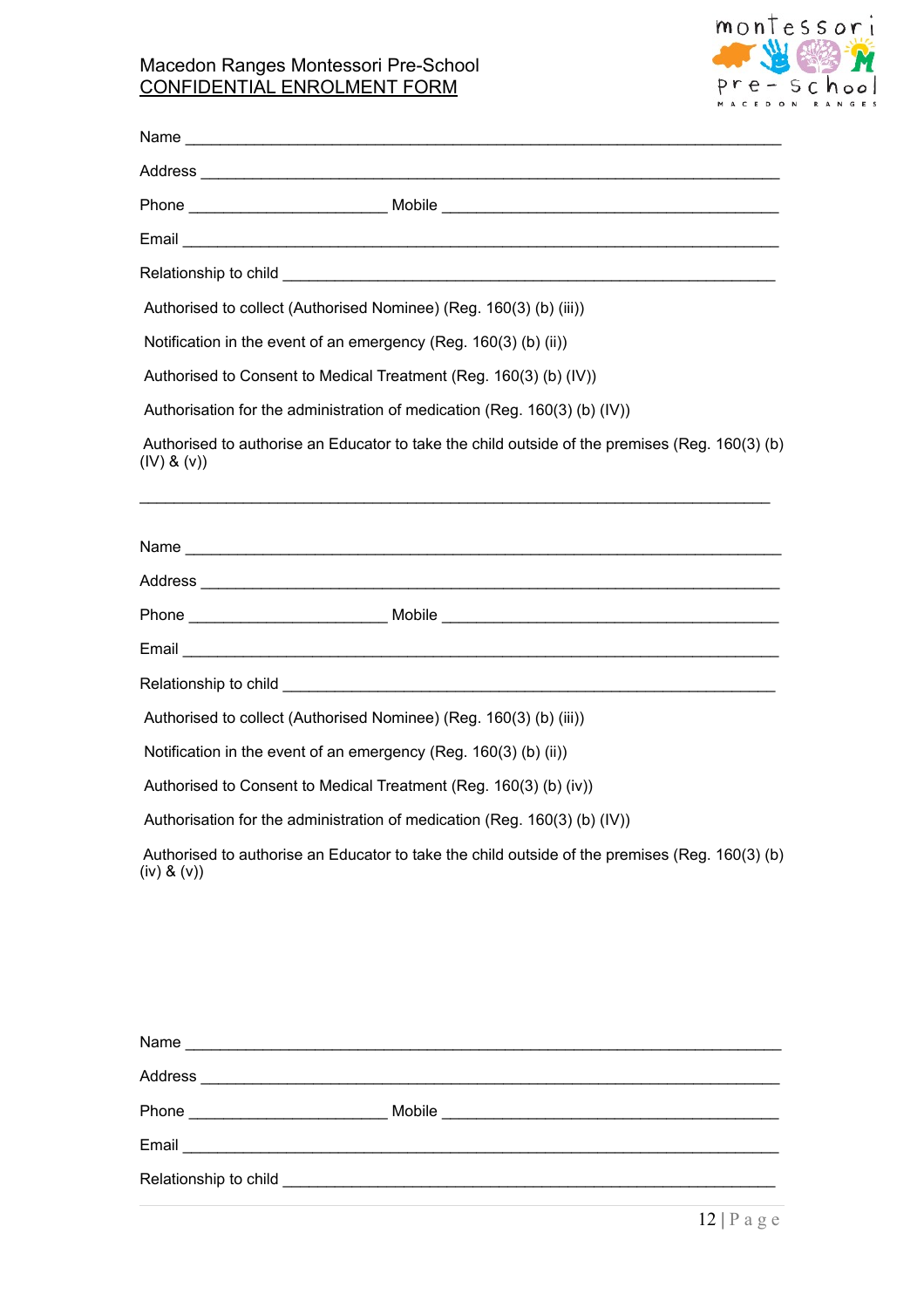

Authorised to collect (Authorised Nominee) (Reg. 160(3) (b) (iii))

Notification in the event of an emergency (Reg. 160(3) (b) (ii))

Authorised to Consent to Medical Treatment (Reg. 160(3) (b) (IV))

Authorisation for the administration of medication (Reg. 160(3) (b) (IV))

 Authorised to authorise an Educator to take the child outside of the premises (Reg. 160(3) (b) (iv) & (v))

 $\mathcal{L}_\text{max}$  , and the set of the set of the set of the set of the set of the set of the set of the set of the set of the set of the set of the set of the set of the set of the set of the set of the set of the set of the

| Authorised to collect (Authorised Nominee) (Reg. 160(3) (b) (iii))                                                 |
|--------------------------------------------------------------------------------------------------------------------|
| Notification in the event of an emergency (Reg. 160(3) (b) (ii))                                                   |
| Authorised to Consent to Medical Treatment (Reg. 160(3) (b) (iv))                                                  |
| Authorisation for the administration of medication (Reg. 160(3) (b) (iv))                                          |
| Authorised to authorise an Educator to take the child outside of the premises (Reg. 160(3) (b)<br>$(iv)$ & $(v)$ ) |

### **Authorisation & Declaration**

 $I,$   $(print$  full name)

A person with parental responsibility of the child referred to in the enrolment for (reg.161):

• authorise the Approved Provider, Nominated Supervisor, or an educator or in the case of Family Day Care, the family day care educator, to seek.

medical treatment for the child from a registered medical practitioner, hospital or ambulance service; and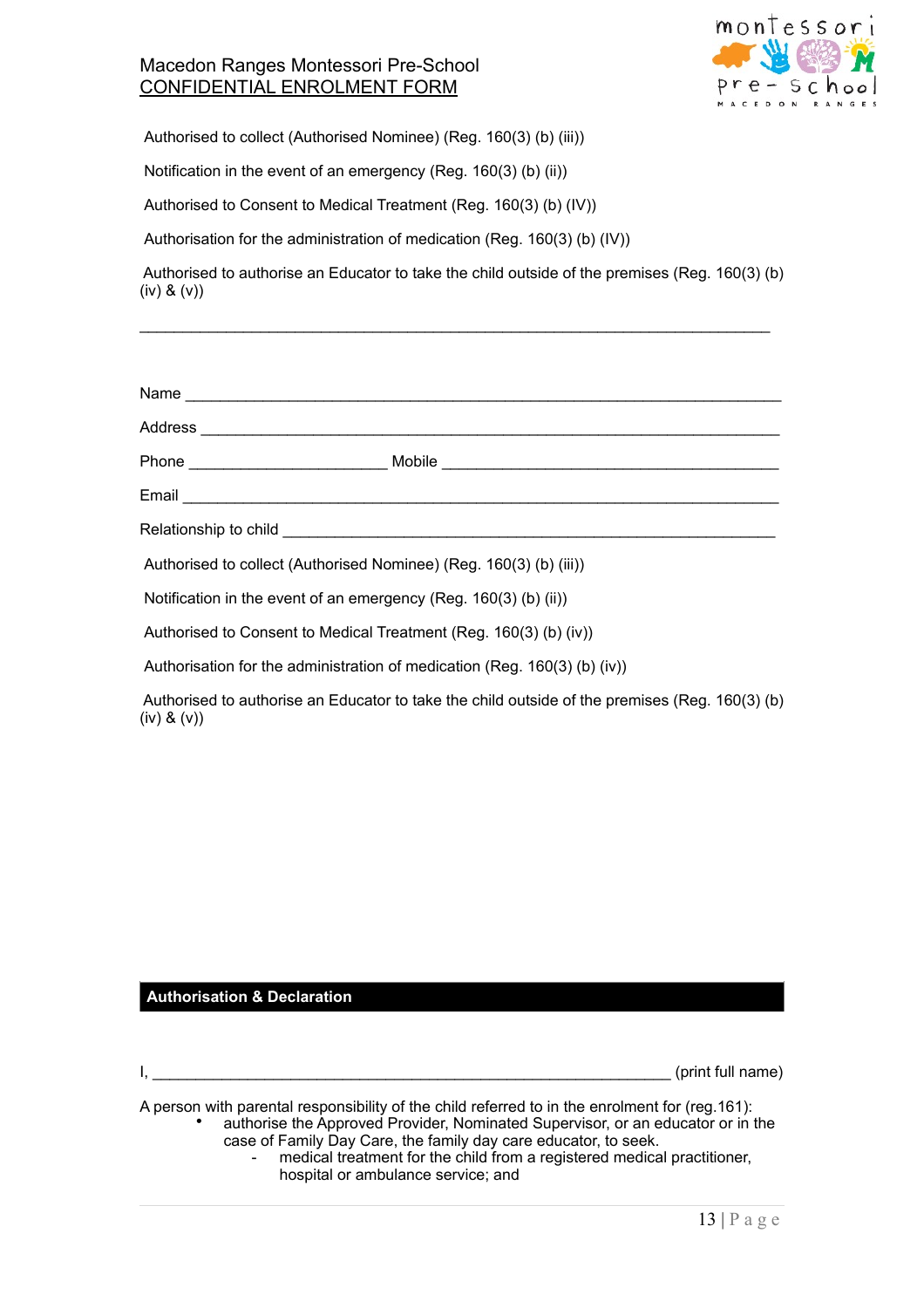

- transportation of the child by an ambulance service; and
	- if relevant, an authorisation given under regulation 102 for the Educator and Care services to take the child on regular outings.
- agree that I am responsible for any expenses incurred during a medical emergency in relation to the child;
- agree to collect or make arrangements for the collection of the child if he or she becomes unwell;
- understand that In an emergency situation or where evacuation is necessary that the child may need to leave the Education and Care Service under the direction and supervision of the approved provider, nominated supervisor or educator;
- have read & understood the Education and Care Service's policies including the 'payment of fees';
- declare that the information in this enrolment form is true and correct and undertake to immediately inform the Education and Care Service in the event of any change to this information;

Give permission to contact Maternal Child Health if needed.

Signature of a person with parental responsibility of the child

\_\_\_\_\_\_\_\_\_\_\_\_\_\_\_\_\_\_\_\_\_\_\_\_\_\_\_\_\_\_\_\_\_\_\_\_\_\_\_\_\_\_\_\_\_\_\_\_\_\_

Date / / 20 \_\_\_\_\_

If you have any questions when filling out the form, Please contact your education and care services.

**Addition Notes if needed.**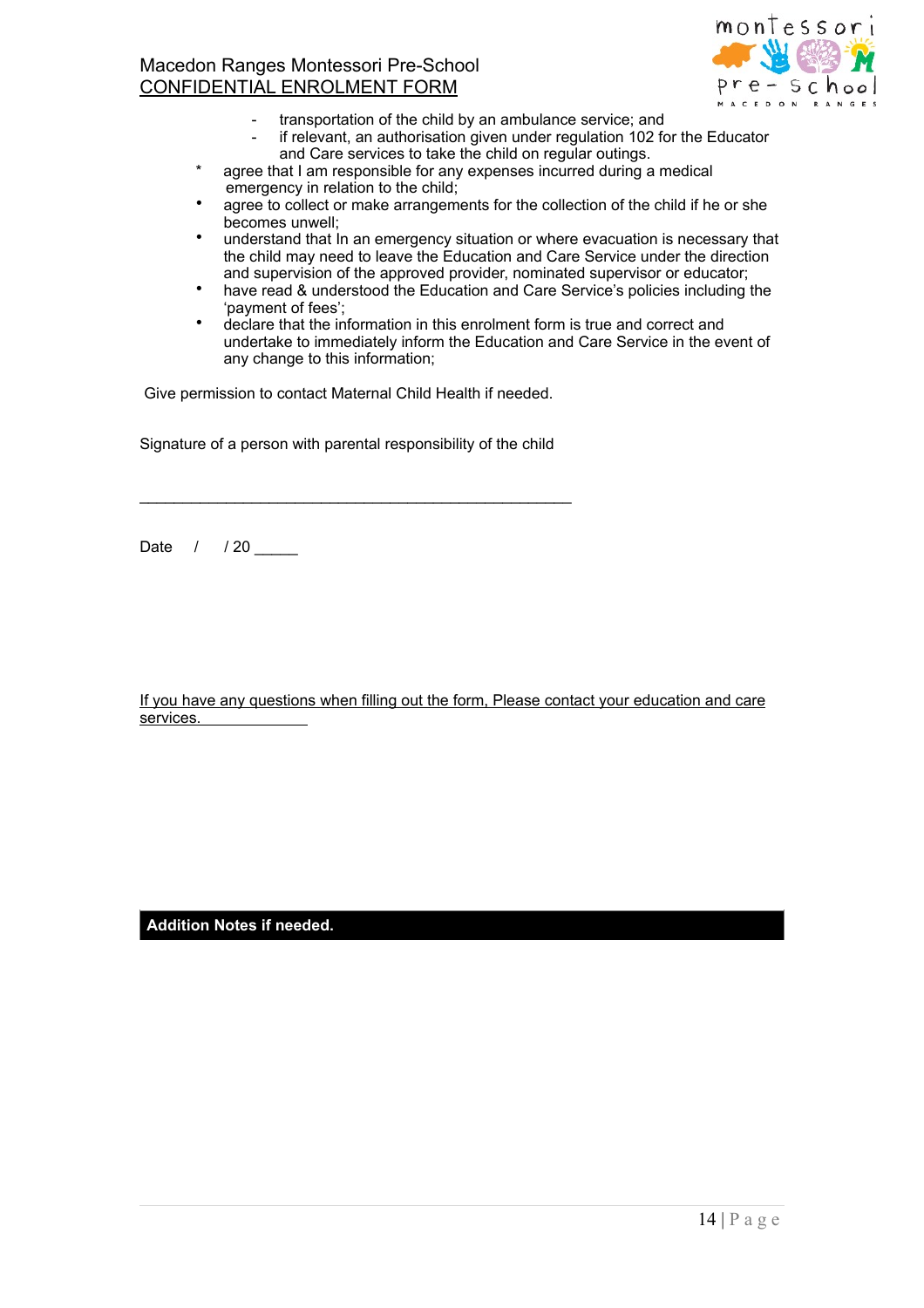

Are you aware of the death cap fungus that may grow at the pre-school?

\_\_\_\_\_\_\_\_\_\_\_\_\_\_\_\_\_\_\_\_\_\_\_\_\_\_\_\_\_\_\_\_\_\_\_\_\_\_\_\_\_\_\_\_\_\_\_\_\_\_\_\_\_\_\_\_\_\_\_\_\_\_\_\_

### No **Yes**

Has your child attended Child Care?

### No **Yes**

Do you agree to have your name, suburb, email address and mobile number circulated within the preschool for communication purposes?

**\_\_\_\_\_\_\_\_\_\_\_\_\_\_\_\_\_\_\_\_\_\_\_\_\_\_\_\_\_\_\_\_\_\_\_\_\_\_\_\_\_\_\_\_\_\_\_\_\_\_\_\_\_\_\_\_\_\_\_\_\_\_\_\_\_\_\_\_\_\_\_\_\_\_**

#### No **Yes**

I understand that my child is entitled to one year of funding in the year prior to entering school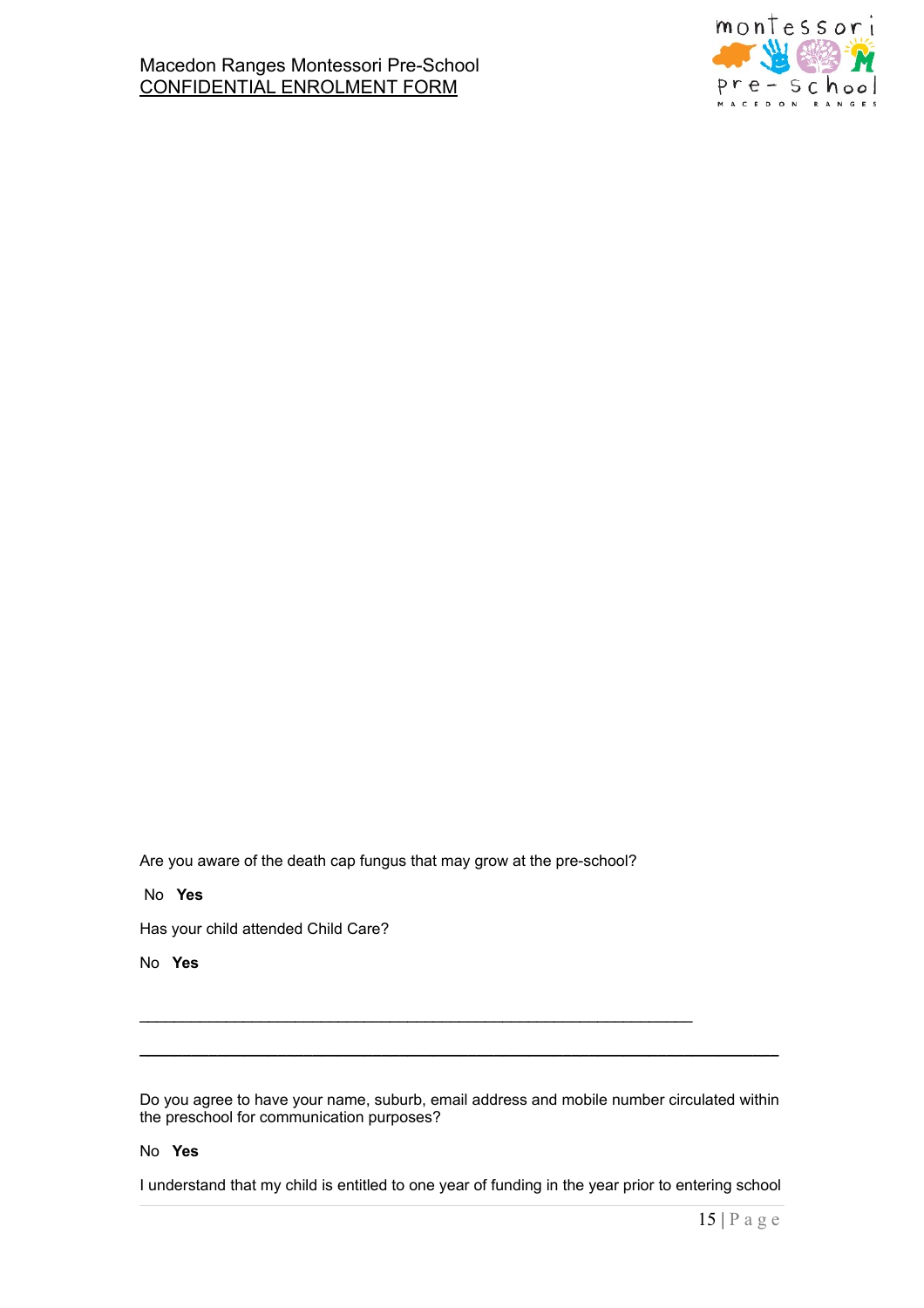

#### No **Yes**

I understand that should I choose to use my one year of funding and not send my child to school in the following year then I will not have access to funding for Pre-School / Kindergarten in either a government or independent centre including a Long Day Care Facility. In addition should my child be attending a Long Day Care facility where a Funded 4 year old program operates while attending a funded 4 year old position at Macedon Ranges Montessori Pre-School I must advise the Long Day Care Facility that my child is currently receiving their funding at this Pre-School.

### **A listing and copy of all Policies of MRMP are available at the Centre and also on our website.**

Parent Name (Please Print) \_\_\_\_\_\_\_\_\_\_\_\_\_\_\_\_\_\_\_\_\_\_\_\_\_\_\_\_\_

| Parent Signature |  | Date |  |  |
|------------------|--|------|--|--|
|------------------|--|------|--|--|

Centre Director/Nominated Supervisor Signature \_\_\_\_\_\_\_\_\_\_\_\_\_\_\_\_\_\_\_\_\_\_\_\_\_\_\_\_\_\_\_\_\_

Date / /20 Maria Cope

**Child's Name Child's Name** 

**Parent Helper Tasks** 

**Please consider what you can volunteer for with the pre-school's operations and fundraising activities throughout the year.** 

#### **Please tick specific areas-**

Maintenance – Odd jobs, Playground maintenance

Advertising and Social media

Poster Run – to local organisations

Working Bees

Family BBQ

Cake Stall